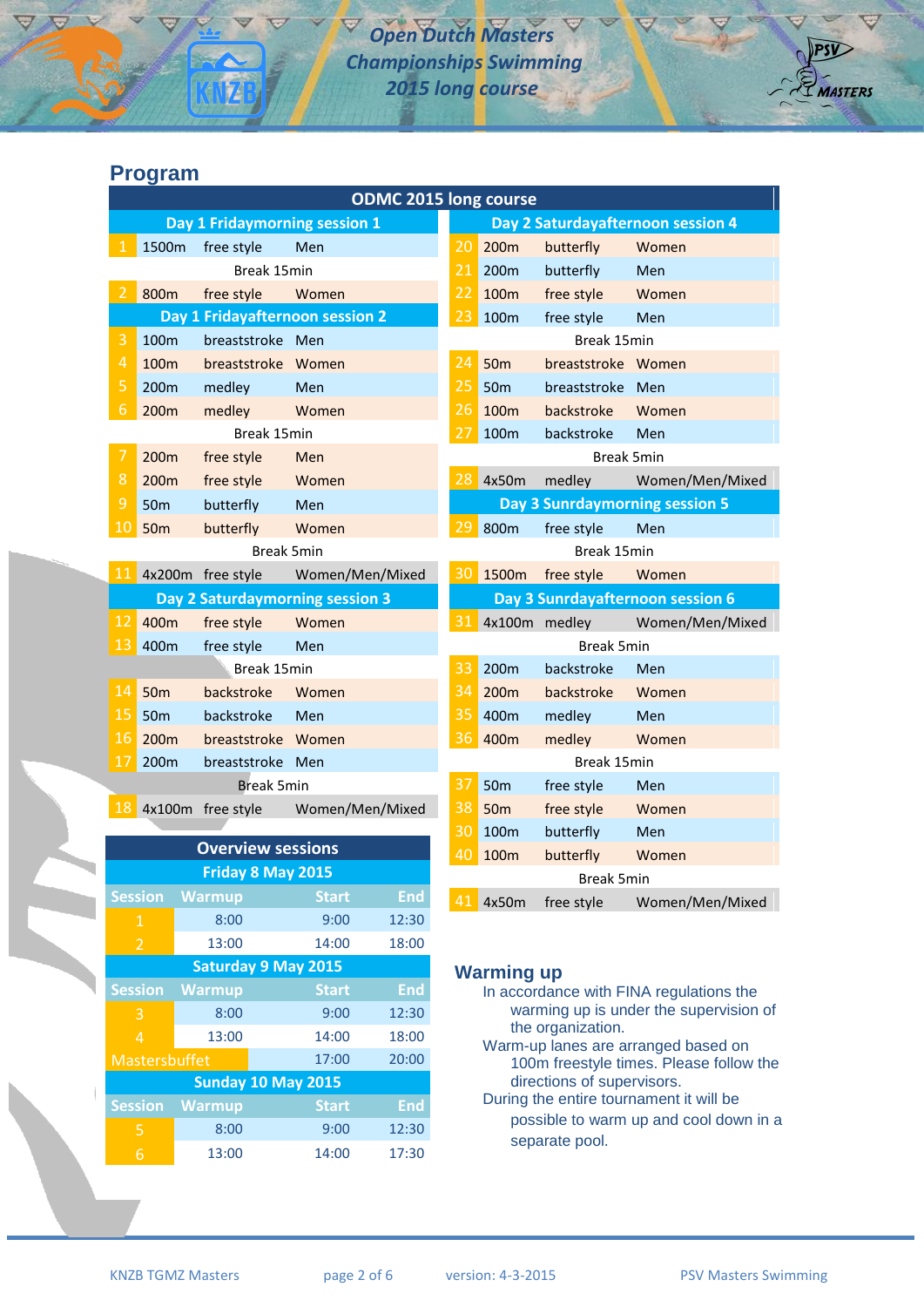

- 80+ 1931-1935 - 85+ 1926-1930 - 90+ 1921-1925

etc.

# **Regulations**

#### **General**

- Indoor pool, length 50 meters, 10 lanes, electronic timing. Pieter van den Hoogenband Swimstadium, Antoon Coolenlaan 1, 5644 RX Eindhoven, Tel: 040-2381112.
- The one-start procedure will be in effect.
- There will be overhead starts. After finishing swimmers must stay in their own lane, to the side and at a distance of least 1 meter from the electronic touchpad. After the start of the next heat, or after directions from the officials, swimmers should leave the water as soon as possible.

# **Age groups Individual**

- 20+ 1991-1995
- 25+ 1986-1990
- 30+ 1981-1985
- 35+ 1976-1980
	- 40+ 1971-1975
- 60+ 1951-1955 - 65+ 1946-1950
- 70+ 1941-1945

- 50+ 1961-1965 - 55+ 1956-1960

- 45+ 1966-1970 - 75+ 1936-1940

# **Age groups Relays**

- 80-99, 100-119, 120-159, 160-199, 200-239, 240-279, 280-319, 320-359, 360-399 etc.

## **Entries**

- **Sending entries is possible from March 21 th 2015. The closing date for entries is Monday, April 20th 2015 at 20:00h**. Entries that are sent in later, changed or added, will be processed until the list of participants has been published with an administrative charge (see C 14.1).
- Entries will only be accepted if they are sent in by the swimming secretariat of the club in question.
- Entries without an entry time will not be accepted. Times have to be verifiable and swum from **May 1 st, 2013** onwards. Times swum in 25m pools may be used.
- Entry times need to be:
	- o swum at an official competition sanctioned by a national swimming federation
	- $\circ$  are verifiable if these are exactly to be found on [www.swimrankings.net.](http://www.swimrankings.net/)
	- if you cannot comply with the above you will need to attach the official results of the competition in question to your entry.
	- o The fastest time of this qualifying period.
- Times made in unofficial competitions or in unlawful starts will not be accepted.
- Times made by the first swimmer in a relay will be accepted, as long as they were marked in the official results.
- Split times may be used as entry times, as long as they were marked in the official results.
- More than one relay team per club may be entered in an event.
	- The swimmers in a relay do not have to have official times in the specific distance. However be sure that the entry time of the relay is realistic.
- Attention! All relays will be placed in the appropriate age group based on the sum of the age of the individual participants (per 31 December 2015). 80+ team and 100+ and higher teams with one or more 20+ participants are excluded from European and World Masters record and LEN and FINA rankings.
- A swimmer will only be allowed to swim in one team in each relay event.
- Replacing swimmers in a relay is only allowed if the gender and age group of the relay remains the same.
- Changes in relay teams must be made by submitting a written document to the meet secretariat before the start of the warming up of the session in which the relay will be swum.
- A swimmer may enter a maximum of 2 individual events per session.
- If a swimmer wishes to attempt a European or World Masters Record, this should be noted at the KNZB entry form (MS Word).
- If there are more starts at the closing of the entries than can be processed per planned session duration, the organization reserves the right, in consultation with the KNZB Taskforce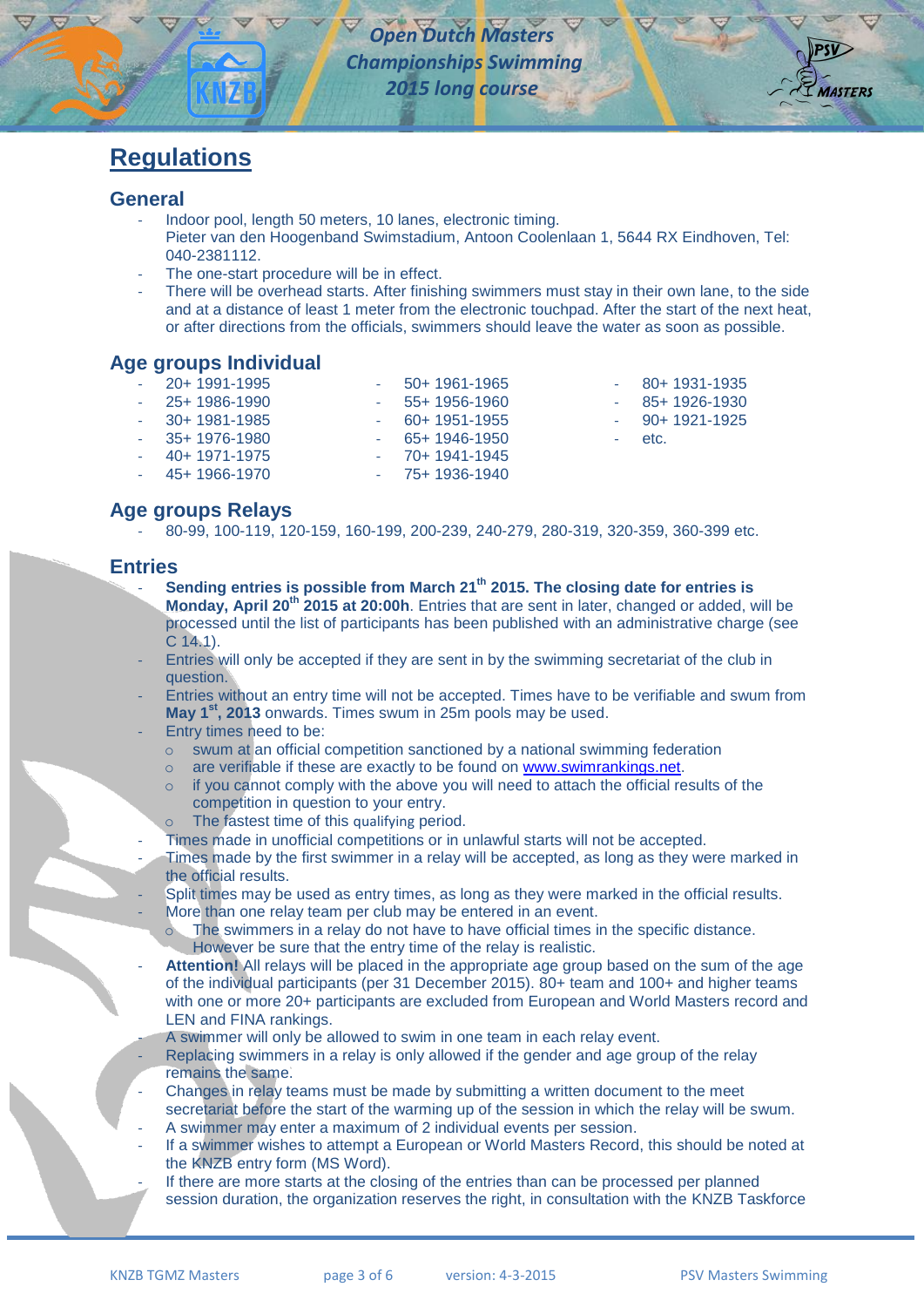

Masters Swimming, to select the entries based on a percentage of the World Masters Records (WMR) according to the following formula:

- Points = WMR/entry time\*1000 + Category Age
- Here the WMR will be used of the course length in which the entry time is swum

Swimmers of Age Category 65+ and older will not be limited on the 50m distances. Swimmers of Age Category 80+ and older will also not be limited on the 100m distances. In case of limitation there will be a reserve list in order of points.

If there are fewer than 2000 starts at the closing date for entries, the organization reserves the right to cancel or adapt these championships, after conferring with the KNZB Taskforce Masters Swimming. This will be communicated to those concerned at the latest within a week of the closing date.

#### **You only can send your entries by email:**

- The entry can only be made with the aid of a computer program that is Lenex v2/3 compatible.
	- The lxf invitation file can be found on the KNZB [website.](http://www.knzb.nl/english/open_dutch_masters_championships_long_course)
	- The record form can be found on the KNZB [website.](http://www.knzb.nl/english/open_dutch_masters_championships_long_course)
- With the entry you need to attach the following files:
	- 1 x lxf (Lenex v2/3 compatible) with all digital data for the competition program.
	- 1 x pdf with an overview of all events to be swum, ordered by swimmer, including license number, place and date where the entry time was swum, and the names of relay swimmers.
	- 1 x doc, the entry form of the KNZB.
- *So, three files, including in all files the name of your club, according to the following format:*
	- *2015-05-08=(Your Swim Club name)-ODMC2015lc-entry.lxf*
	- *2015-05-08=(Your Swim Club name)-ODMC2015lc-entry.pdf*
	- *2015-05-08=(Your Swim Club name)-ODMC2015lc-recordform.doc* (if necessary)
- Entries for several days must be sent as 1 complete file.
	- **Note:** All file names should include your club name.
	- **Note:** Please indicate in your entry email which swimmers will take part in the Masters Buffet.
	- **Note:** All files can be only mailed to [mastersinschrijvingen@knzb.nl.](mailto:mastersinschrijvingen@knzb.nl?subject=Entry%20ODMC2014sc%20+%20your%20swim%20club%20name)
	- **Note:** Please use as subject line of the email: "**Entry** *ODMC2015lc* **+ your swim club name**".
- By sending your entries by email you will receive twice a notification that your email has been received. If you do not receive these notifications, your entries have not been received.
	- 1. First: an automatic notification that the e-mail is received.
	- 2. Second: a personal confirmation from the organization that the entry procedure is correctly followed. Only with this second confirmation your entry is certainly received
	- The first notification will follow quickly
	- For the second confirmation we strive to a maximum of 24 hours. **Note:** This can be longer around the moment of entry closing time.

#### **Unlawful, incomplete or late entries**

- Entries that are sent in later, changed or added after the closure date will be processed until the list of participants has been published with an administrative charge (see [Tarievenlijst.](http://www.knzb.nl/verenigingen/bestuur__organisatie/beleid__organisatie/contributie__tarieven/)C 14.1)
- Incomplete entries and entries that have been received after publication of the of participants cannot be processed.

## **Heats, seeding, start lists, withdrawals and taking out of competition**

- Lists of participants will be published on the [KNZB](http://www.knzb.nl/english/open_dutch_masters_championships_long_course) website once the entries have been processed. After this, changes in the entries are no longer possible.
- Start lists will be published on the websites in question 24 hours before the start of the session at the latest.
- All heats will be seeded on entry times
- Withdrawals must be in possession of the organization at the latest before the start of the first officials meeting of the meet day (that is before the first warming up of that day).
- Later withdrawals will be sanctioned
- The referees may decide to take a participant out of the competition if this swimmer will exceed his entry time by a large margin.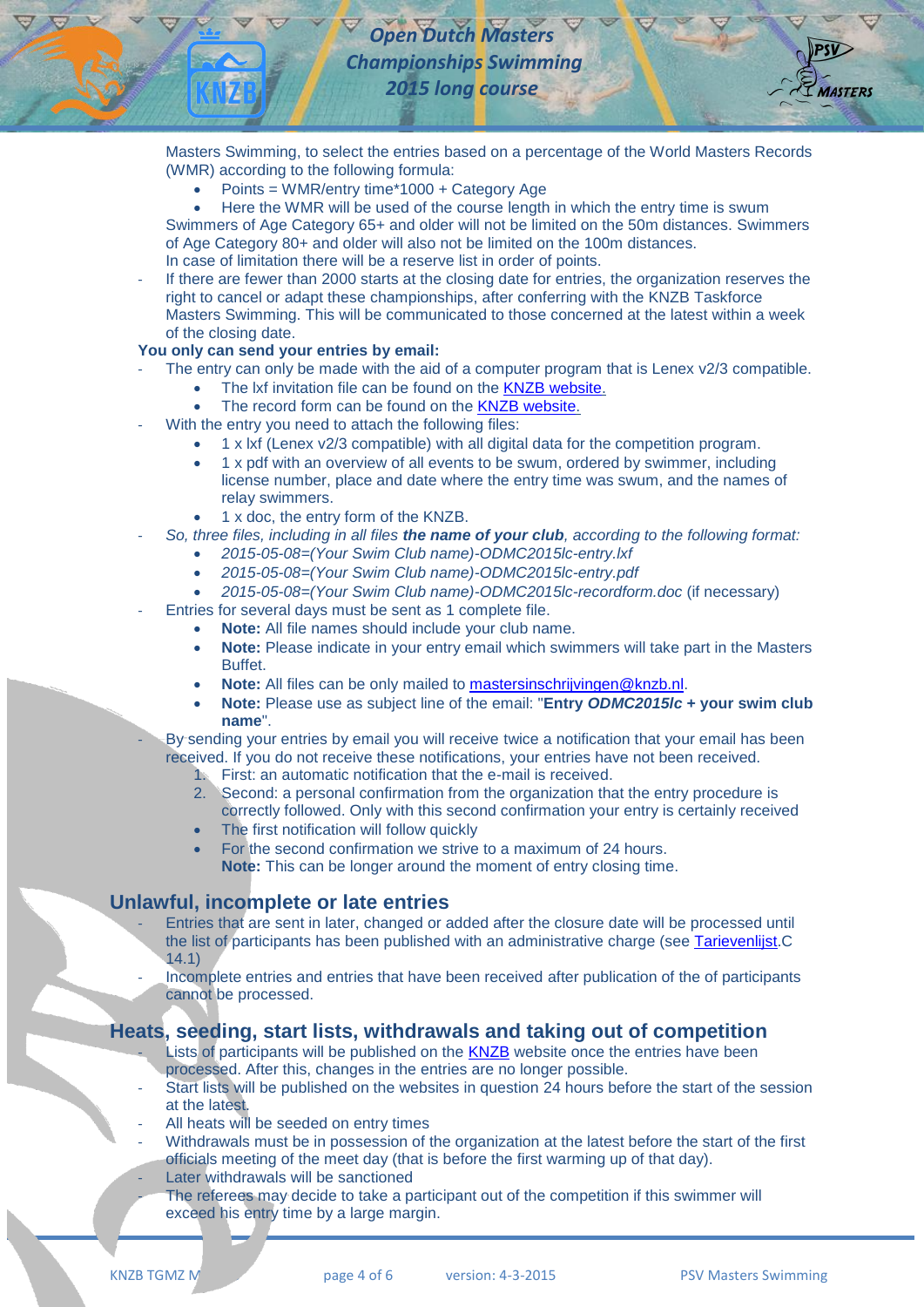

### **Results, Ceremonies, and prizes**

- Results will be posted on central locations in the pool and placed as soon as possible on the [KNZB](http://www.knzb.nl/english/open_dutch_masters_championships_long_course) website and Live timing on [KNZB Live Timing website.](http://livetiming.knzb.nl/onmk15lb/index_us.html)
- Prizes may be picked up at the prizes table. Prizes that are not picked up will not be sent afterwards.
- Swimmers who have swum a National, European or World Masters Record may be called for an extra ceremony. Absence from this ceremony means no prize.
- There will be 3 medals per age group in each individual event.
- For the relays, three times four medals will be awarded by age group.

#### **Entry fees and payment**

- Entry fees for the Dutch Championships are:
	- Individual events 50 t/m 400m €. 8,00 per start
		- Individual events 800 & 1500m €. 10,00 per start
			- Relays  $\epsilon$ , 20,00 per start
		- Saturday evening dinner: Masters buffet (not only for swimmers)
			- Signed up with entries  $\epsilon$  15,00
			- During tournament  $\in$  2,50 **extra** (limited availability only!))
			- Children 10 and under  $€ 5,00$  discount
			- Please indicate in advance (with your entry) if you'd like a vegetarian meal.
		- Foreign participants must pay per club 100 euros deposit, this will be refunded after last start of the club paid in cash if no sanctions are to be deducted.
	- In case of sickness or cancellations after the close date of registration (20 April, 20.00) the entry fees are still indebted.
	- **Foreign clubs** must transfer the entry and buffet fees including € 100 deposit before the closing date for entries to:

| From             | : PSV Masters            |  |  |  |  |
|------------------|--------------------------|--|--|--|--|
| At               | : Eindhoven              |  |  |  |  |
| <b>IBAN</b>      | : NL92 RABO 0146 1270 56 |  |  |  |  |
| <b>BIC/SWIFT</b> | : RABONL2U               |  |  |  |  |
|                  |                          |  |  |  |  |

With payment details: Entry fee ODMC2015lc-"name swim Club" Please note all bank charges for own account.

#### **Marshalling area**

There is no marshalling area. Swimmers have to make sure themselves to be at the start at time. There will be no waiting.

#### **Doping**

Doping checks are contained in the doping regulations of the KNZB. The procedures are described here and apply to all athletes taking part in a competition under the responsibility of the KNZB and/or one of her affiliated members. More information can be found on the [KNZB](http://www.knzb.nl/knzbvoor/sporters/medisch)  [website](http://www.knzb.nl/knzbvoor/sporters/medisch) (Dutch language).

## **Spectators**

- Admittance is free.
- The cost of an extra program is  $\in$  4,00 for all sessions and  $\in$  1,00 for a program for one session (while they're still available). Each club will receive one free set.

#### **Inquiries**

Harold Matla Tel. +31 (0) 6 24531775 e-mail: [Masters@knzb.nl](mailto:Masters@knzb.nl?subject=Informatie%20over%20ONMK2014kb)